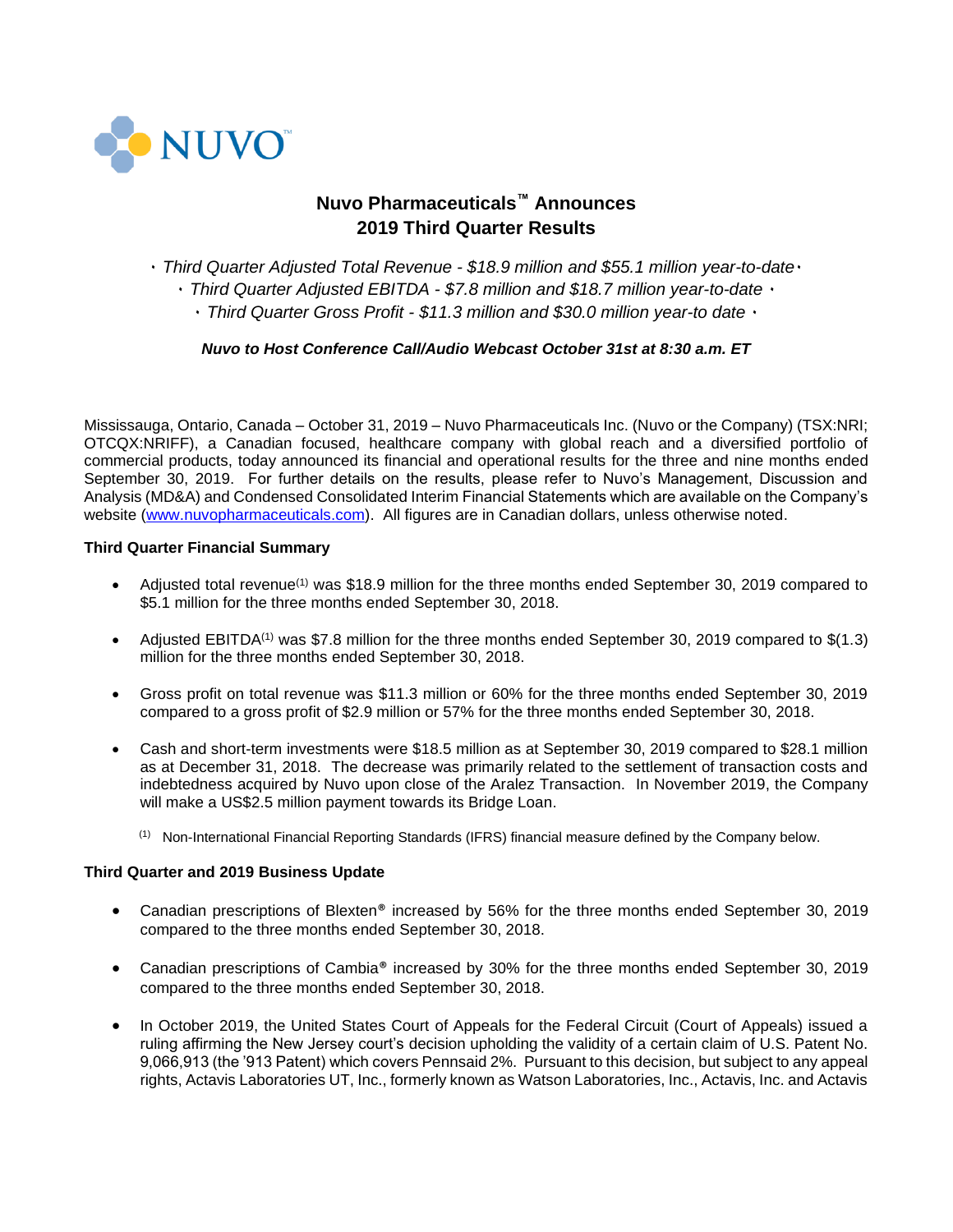plc (collectively Actavis) is blocked from launching its generic version of Pennsaid 2% in the United States until the '913 Patent expires on October 17, 2027. Nuvo is the exclusive manufacturer of Pennsaid 2% for our licensing partner, who owns the Pennsaid 2% intellectual property (IP) rights in the U.S.

- In September 2019, the Company received notice from Sayre Therapeutics PVT Ltd. (Sayre Therapeutics), that the Drug Controller General of India had approved the sale of Pennsaid 2% in India. Sayre Therapeutics has the exclusive rights to distribute, market and sell Pennsaid 2% in India, Sri Lanka, Bangladesh and Nepal. The Company anticipates the commercial launch of Pennsaid 2% in India during the first quarter of 2020.
- On July 30, 2019, the Court of Appeals denied the *en banc* request to the Court of Appeals to have the court reconsider the May 2019 decision involving U.S. Patent Nos. 6,926,907 (the '907 Patent) and 8,557,285 (the '285 Patent) which cover Vimovo. However, U.S. Patents Nos. 8,858,996 and 9,161,920 were unaffected by the Court of Appeals decision and remain valid and enforceable. A generic version of Vimovo did not launch in the U.S. during the three months ended September 30, 2019. As a result, the Company has accrued \$1.7 million of license revenue related to its U.S. Vimovo royalty stream for the three months ended September 30, 2019. The Company anticipates that a generic version of Vimovo could launch in the U.S. during the fourth quarter of 2019. Nuvo and its U.S. partner will continue to consider every possible legal strategy to protect Vimovo's market exclusivity in the U.S.
- In June 2019, the Company announced its intention to reduce annual operating expenses by approximately \$7.0 million due to synergies identified and organizational changes implemented. The Company began to realize these synergies during the three months ended September 30, 2019.

"Our third quarter financial performance was in-line with our expectations, with Blexten and Cambia maintaining strong year-over-year growth. In spite of the July 30, 2019 U.S. Court of Appeals decision that found that two of our Vimovo patents were invalid, we continue to enjoy market exclusivity in the U.S. and to receive the benefit of the U.S. Vimovo royalty stream. We have additional patents that were unaffected by this decision that remain valid and enforceable, which means any generic company launching a generic would do so "at risk" of having to later pay patent infringement damages should our additional patents survive validity challenges in pending patent infringement proceedings," said Jesse Ledger, Nuvo's President & CEO. "We made advances in our pipeline with Pennsaid 2% receiving approval in India in the third quarter with the commercial launch anticipated early in 2020. The marketing authorization applications for Pennsaid 2% in Europe and Suvexx in Canada have moved beyond the initial screening phase and are now in full review with the respective government agencies. Finally, we are committed to reducing Nuvo's financial leverage and will make a US\$2.5 million payment on our Deerfield loans in November."

# **Third Quarter 2019 Financial Results**

Total revenue is comprised of product sales, license revenue and contract revenue. Total revenue was \$18.8 million for the three months ended September 30, 2019 compared to \$5.1 million for the three months ended September 30, 2018. The significant increase in total revenue for the current three and nine-month periods was primarily attributable to the addition of revenue as a result of the Aralez Transaction. Total revenue for the nine months ended September 30, 2019 was \$50.0 million compared to \$15.4 million for the comparative nine-month period.

Adjusted total revenue increased to \$18.9 million for the three months ended September 30, 2019 compared to \$5.1 million for the three months ended September 30, 2018. The \$13.8 million increase in adjusted total revenue in the current quarter was primarily attributable to the addition of revenue related to the Aralez Transaction, which provided an incremental \$9.6 million of total revenue contributed from the Commercial Business segment and \$4.0 million attributable to the Vimovo royalties related to earned Vimovo royalties. Adjusted total revenue increased to \$55.1 million for the nine months ended September 30, 2019 compared to \$15.7 for the nine months ended September 30, 2018.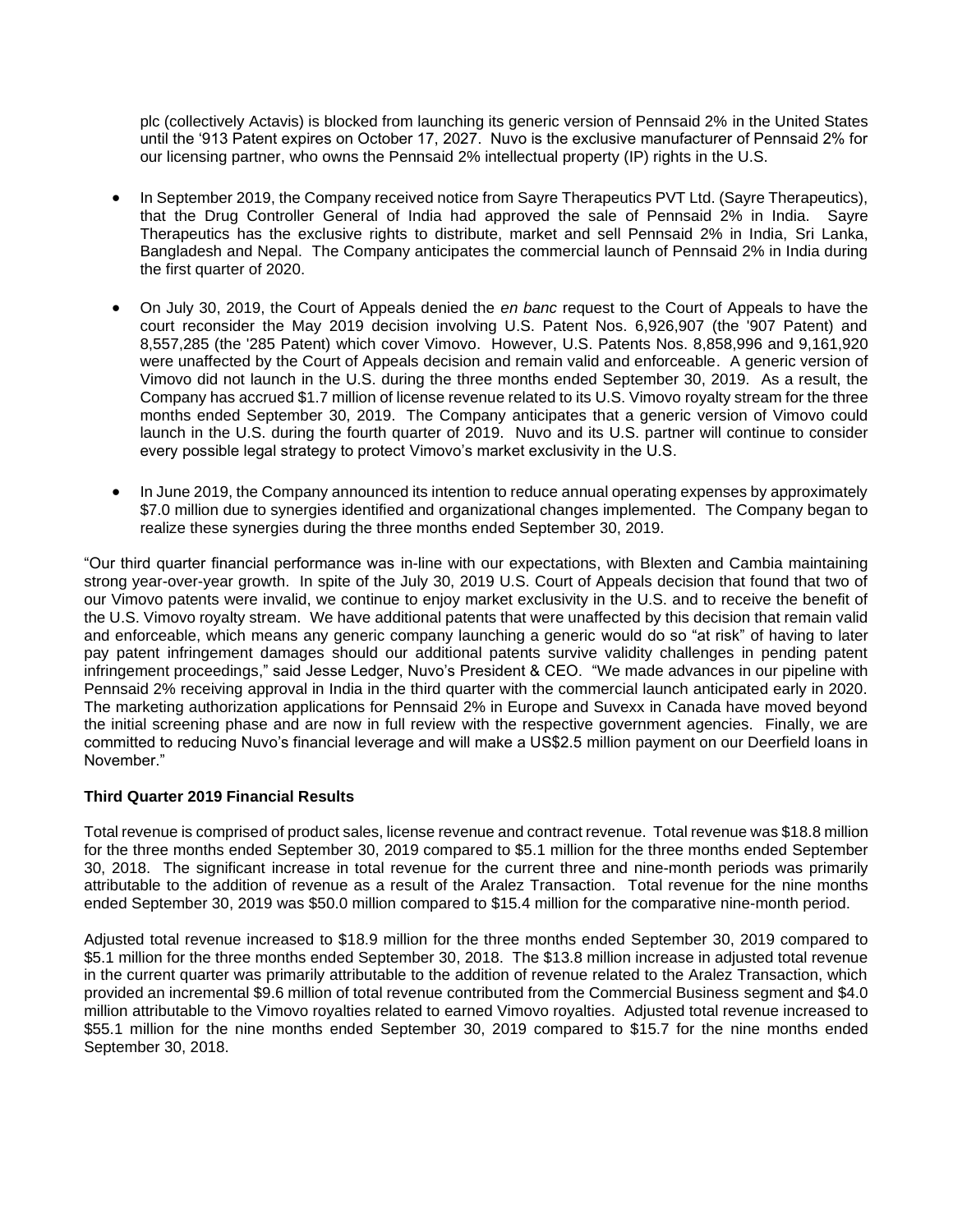Adjusted EBITDA increased to \$7.8 million for the three months ended September 30, 2019 compared to \$(1.3) million for the three months ended September 30, 2018. The increase in adjusted EBITDA for the current quarter was primarily attributable to the increase in gross profit as a result of the Aralez Transaction, as well as a reduction in general and administrative (G&A) expenses of \$0.9 million, partially offset by an increase in sales and marketing of \$2.0 million. Adjusted EBITDA increased to \$18.7 million for the nine months ended September 30, 2019 compared to \$1.4 million for the nine months ended September 30, 2018.

Gross profit on total revenue was \$11.3 million or 60% for the three months ended September 30, 2019 compared to a gross profit of \$2.9 million or 57% for the three months ended September 30, 2018. The increase in gross profit for the current quarter was primarily attributable to an increase in gross margin on product sales and an increase in license revenue as a result of the Aralez Transaction. Gross profit on total revenue was \$30.0 million or 60% for the nine months ended September 30, 2019 compared to a gross profit of \$9.0 million or 58% for the nine months ended September 30, 2018.

#### **Non-IFRS Financial Measures**

The Company discloses non-IFRS measures (such as adjusted total revenue, adjusted EBITDA and adjusted EBITDA per share) that do not have standardized meanings prescribed by IFRS. The Company believes that shareholders, investment analysts and other readers find such measures helpful in understanding the Company's financial performance and in interpreting the effect of the Aralez Transaction and the Deerfield Financing on the Company. Non-IFRS financial measures do not have any standardized meaning prescribed by IFRS and may not have been calculated in the same way as similarly named financial measures presented by other companies.

### **Adjusted Total Revenue**

The Company defines adjusted total revenue as total revenue, plus amounts billed to customers for existing contract assets, less revenue recognized upon recognition of a contract asset. Management believes adjusted total revenue is a useful supplemental measure from which to determine the Company's ability to generate cash from its customer contracts that is used to fund its operations.

The following is a summary of how adjusted total revenue is calculated:

|                                                          | Three months ended<br>September 30 |       | Nine months ended<br>September 30 |        |
|----------------------------------------------------------|------------------------------------|-------|-----------------------------------|--------|
|                                                          | 2019                               | 2018  | 2019                              | 2018   |
| in thousands                                             |                                    |       |                                   | \$     |
| <b>Total revenue</b>                                     | 18,823                             | 5.085 | 49.953                            | 15.391 |
| Add:                                                     |                                    |       |                                   |        |
| Amounts billed to customers for existing contract assets | 66                                 | 47    | 5.127                             | 296    |
| <b>Adjusted total revenue</b>                            | 18.889                             | 5,132 | 55,080                            | 15,687 |

# **Adjusted EBITDA**

EBITDA refers to net income (loss) determined in accordance with IFRS, before depreciation and amortization, net interest expense (income) and income tax expense (recovery). The Company defines adjusted EBITDA as net income before net interest expense (income), depreciation and amortization and income tax expense (recovery) (EBITDA), plus amounts billed to customers for existing contract assets, inventory step-up expense, stock-based compensation expense, Other Expenses (Income), less revenue recognized upon recognition of a contract asset and other income. Management believes adjusted EBITDA is a useful supplemental measure from which to determine the Company's ability to generate cash available for working capital, capital expenditures, debt repayments, interest expense and income taxes.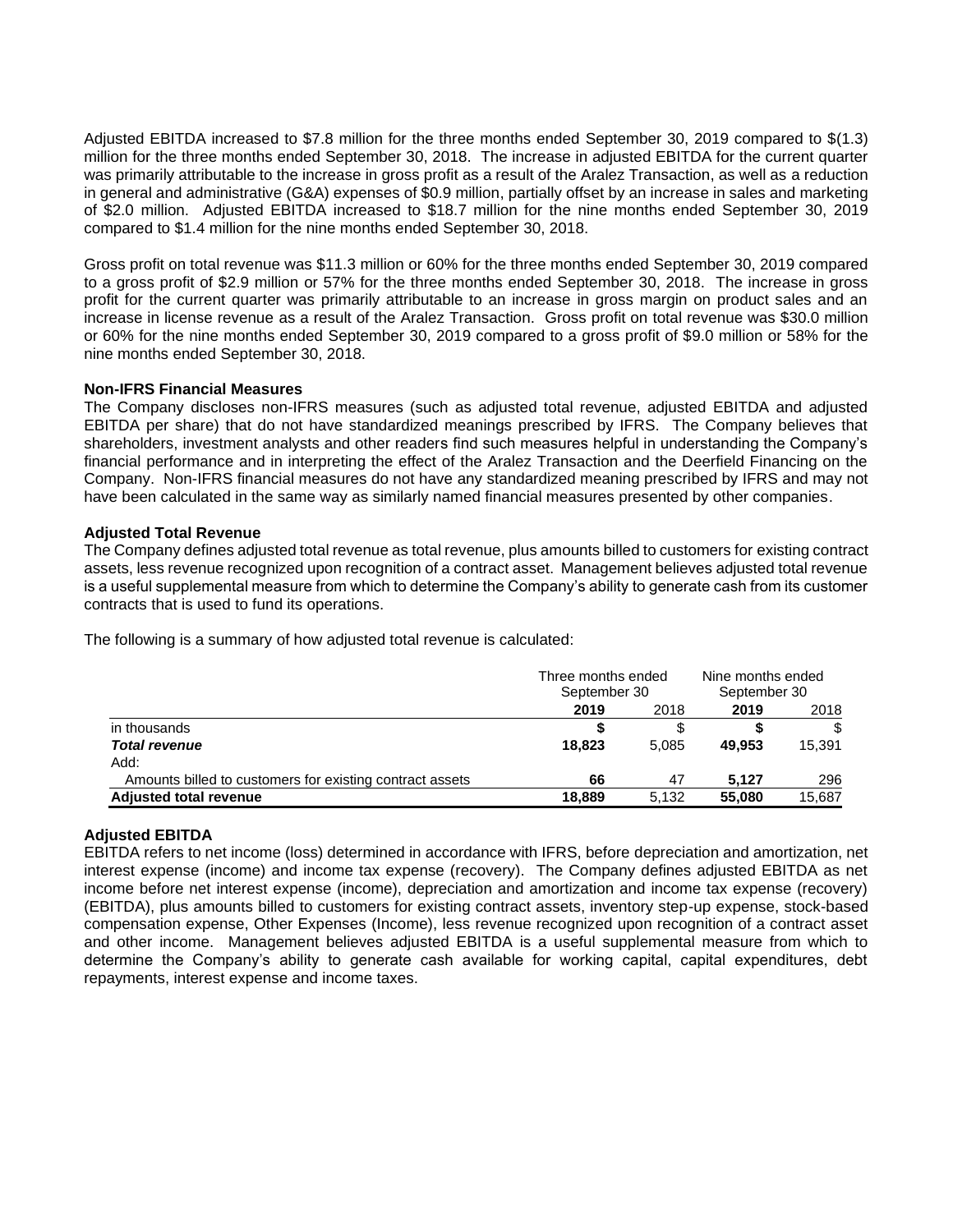The following is a summary of how EBITDA and adjusted EBITDA are calculated:

|                                                               | Three months ended<br>September 30 |         | Nine months ended<br>September 30 |         |
|---------------------------------------------------------------|------------------------------------|---------|-----------------------------------|---------|
|                                                               |                                    |         |                                   |         |
|                                                               | 2019                               | 2018    | 2019                              | 2018    |
| in thousands                                                  | \$                                 | \$      | \$                                | \$      |
| Net income (loss)                                             | 4,425                              | (2,407) | 3,817                             | (1,522) |
| Add back:                                                     |                                    |         |                                   |         |
| Income tax expense (recovery)                                 | (151)                              | 5       | (1)                               | (123)   |
| Net interest expense (income)                                 | 3,166                              | (7)     | 7,163                             | (37)    |
| Depreciation and amortization                                 | 2,349                              | 635     | 7,234                             | 1,860   |
| <b>EBITDA</b>                                                 | 9,789                              | (1,774) | 18,213                            | 178     |
| Add back:                                                     |                                    |         |                                   |         |
| Amounts billed to customers for existing contract assets      | 66                                 | 47      | 5,127                             | 296     |
| Stock-based compensation                                      | 112                                | 150     | 343                               | 611     |
| Inventory step-up expense                                     | 1,580                              |         | 4,104                             |         |
| Other Expenses (Income):                                      |                                    |         |                                   |         |
| Change in fair value of derivative liabilities                | (3,890)                            |         | (31, 471)                         |         |
| Change in fair value of contingent and variable consideration | (205)                              | 89      | (640)                             | 257     |
| Contract asset impairment                                     |                                    |         | 23,621                            |         |
| Other losses (gains)                                          | 131                                |         | 892                               |         |
| Foreign currency loss (gain)                                  | 201                                | 212     | (1, 517)                          | 49      |
| <b>Adjusted EBITDA</b>                                        | 7,784                              | (1,276) | 18,672                            | 1,391   |

#### **Management to Host Conference Call/Webcast**

Management will host a conference call to discuss the results today (Thursday, October 31, 2019) at 8:30 a.m. ET. To participate in the conference call, please dial 1 888 390 0546 or 416 764 8688. Please call in 15 minutes prior to the call to secure a line. You will be put on hold until the conference call begins.

A taped replay of the conference call will be available two hours after the live conference call and will be accessible until midnight on November 7, 2019 by calling 1 888 390 0541 or 416 764 8677 playback passcode 072242#.

A live audio webcast of the conference call will be available through [www.nuvopharmaceuticals.com.](http://www.nuvopharmaceuticals.com/) Please connect at least 15 minutes prior to the conference call to ensure adequate time for any software download that may be required to hear the webcast.

#### **About Nuvo Pharmaceuticals Inc.**

Nuvo (TSX: NRI; OTCQX: NRIFF) is a Canadian focused, healthcare company with global reach and a diversified portfolio of commercial products. The Company targets several therapeutic areas, including pain, allergy and dermatology. The Company's strategy is to in-license and acquire growth-oriented, complementary products for Canadian and international markets and to out-license select products in global markets. Nuvo's head office is located in Mississauga, Ontario, Canada, the international operations are located in Dublin, Ireland and its manufacturing facility is located in Varennes, Québec, Canada. The Varennes facility operates in a Good Manufacturing Practices (GMP) environment respecting the U.S, Canada and E.U. GMP regulations and is regularly inspected by Health Canada and the U.S. Food and Drug Administration. For additional information, please visit [www.nuvopharmaceuticals.com.](http://www.nuvopharmaceuticals.com/)

# **FOR MORE INFORMATION, PLEASE CONTACT:**

Investor Relations Email: [ir@nuvopharm.com](mailto:ir@nuvopharm.com)